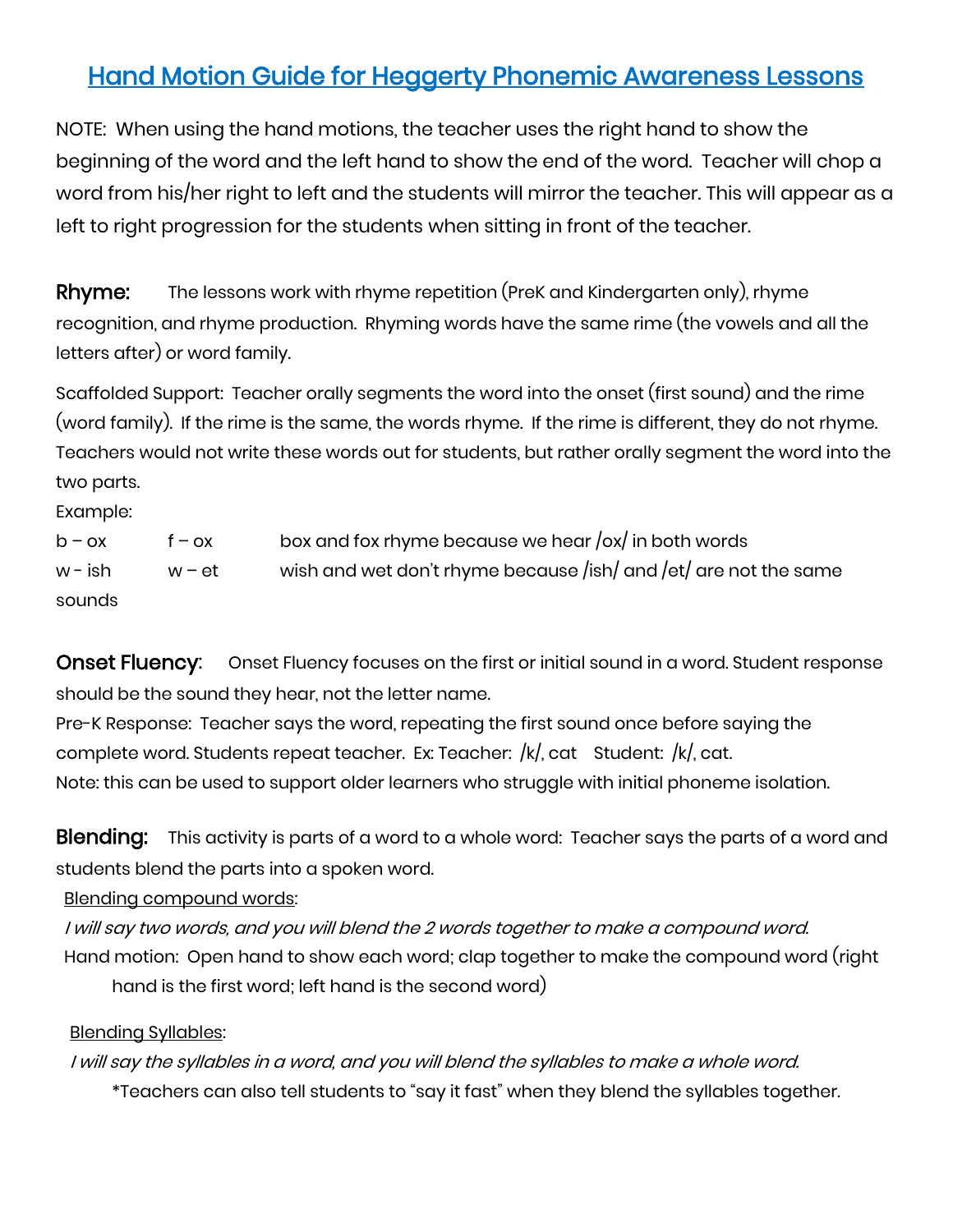Hand motion: Palms together and use a chopping motion, chopping each syllable. Slide hands together to make the whole word. If you are chopping on your arm, hold your arm straight out to the side and parallel to the floor.

Option: One hand can be used to chop, instead of two palms together.

#### Body-Coda Blending & Onset-Rime Blending:

I will say a word separated into 2 parts and you will blend the 2 parts into a word.

Body-Coda: the first two sounds are said together as the body of the word and the final sound is in isolation. Example: cu – p, cup or in Primary (Week 7) lif-t, lift

Onset-Rime: the onset or first sound is said separate from the rest of the word, the rime.

Defining Onset-Rime: An onset is the initial sound and a rime is the vowel and all the letters after.

Example:  $n - ice$ , nice

Hand motion: Palms together and use a chopping motion, chopping each part as you say it aloud. Slide hands together to make the whole word.

Option: One hand can be used to chop, instead of two palms together.

#### Blending Phonemes:

I will say the individual sounds in a word and you will blend the sounds together to make a real word.

Hand motion: Palms together and use a chopping motion, chopping each sound as you say it aloud. Slide hands together to make the whole word.

Scaffold Support: Visual support such as Elkonin boxes with chips or counters can be used to anchor the sounds to a visual for learners. The chips or counter represent each sound, and letters are not shown.

**Isolating Final Sounds:** A final sound is the last sound we hear in a word.

Punch it Out hand motion: Use your left arm and slide the first part of the word across your body; punch your arm straight up into the air when you say the final sound. Example: buS Teacher models this hand motion using left arm; students mirror the teacher.

# **Isolating Medial Sounds:** A medial sound is the sound we hear in the middle of a word, or

#### the vowel sound.

Hand motion: Roller coaster for 3-phoneme words. Bottom of the hill is the beginning of the word; top of the hill is the middle of the word; bottom of the hill is the end of the word. Teacher says the word, moving arm, and isolates the medial/vowel sound.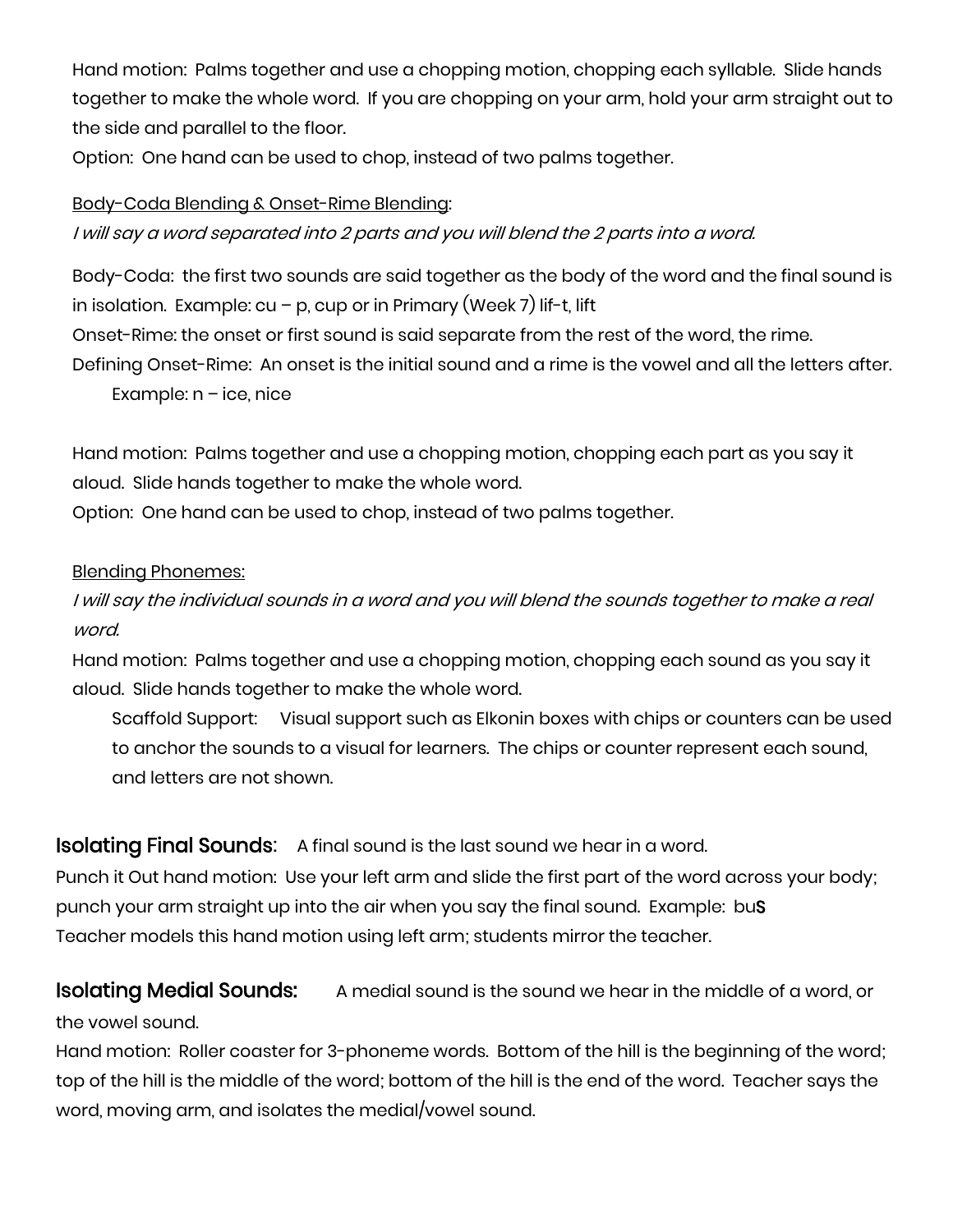Option: Teachers can also punch out the medial sound by raising both arms over their head when saying the vowel sound. Example: ham

Segmenting: This activity is a hearing a whole word and taking it apart. Teacher says the whole word and students segment the word into 2 words, syllables, onset-rime, or phonemes.

#### Segmenting Compound Words:

I will say a whole word and it is your turn to segment the word into two words. Segmenting is taking apart a word.

Hand motion: Students hold both hands out with palms up when saying the whole word and pull them apart when saying each word.

#### Segmenting into Syllables, Onset-rime, and Phonemes:

I will say a whole word and it is your turn to segment the word into syllables, onset-rime (first sound and the rest of the word), or phonemes.

Hand motion: Students repeat the whole word aloud and use their hands to chop the word into syllables, onset-rime, or sounds: With palms together, use a chopping motion, chopping each sound or syllable as they say it aloud.

NOTE: The hand motion for adding, deleting, and substituting is more of a teacher hand motion, used to show where a word, syllable or sound is being changed. Students can mirror the teacher with the hand motion if they would like, but it is not required.

# Adding Phonemes: I will say a word (or word part) and we will add a word, syllable or sound make a new word.

Teacher says the word or word part and students repeat. Teacher can say, "Add  $\frac{1}{2}$  at the beginning/end and the word is?" Students respond with the new word. Scaffold Support: The teacher may repeat each of the word parts with the students and help them blend the two parts together. Example: up; add stairs and the word is? Up-stairs, upstairs

Hand motion: Palms facing up – Teacher uses the left or right hand to show the part of the word they are saying (right is the beginning & left is the end). Bring other hand in when saying the word, syllable or sounds that is being added. Lightly clap together to make the whole word.

Deleting Phonemes: I will say a word and you will say the word back to me. Then we will take away/delete part of the word and you will tell me what is left.